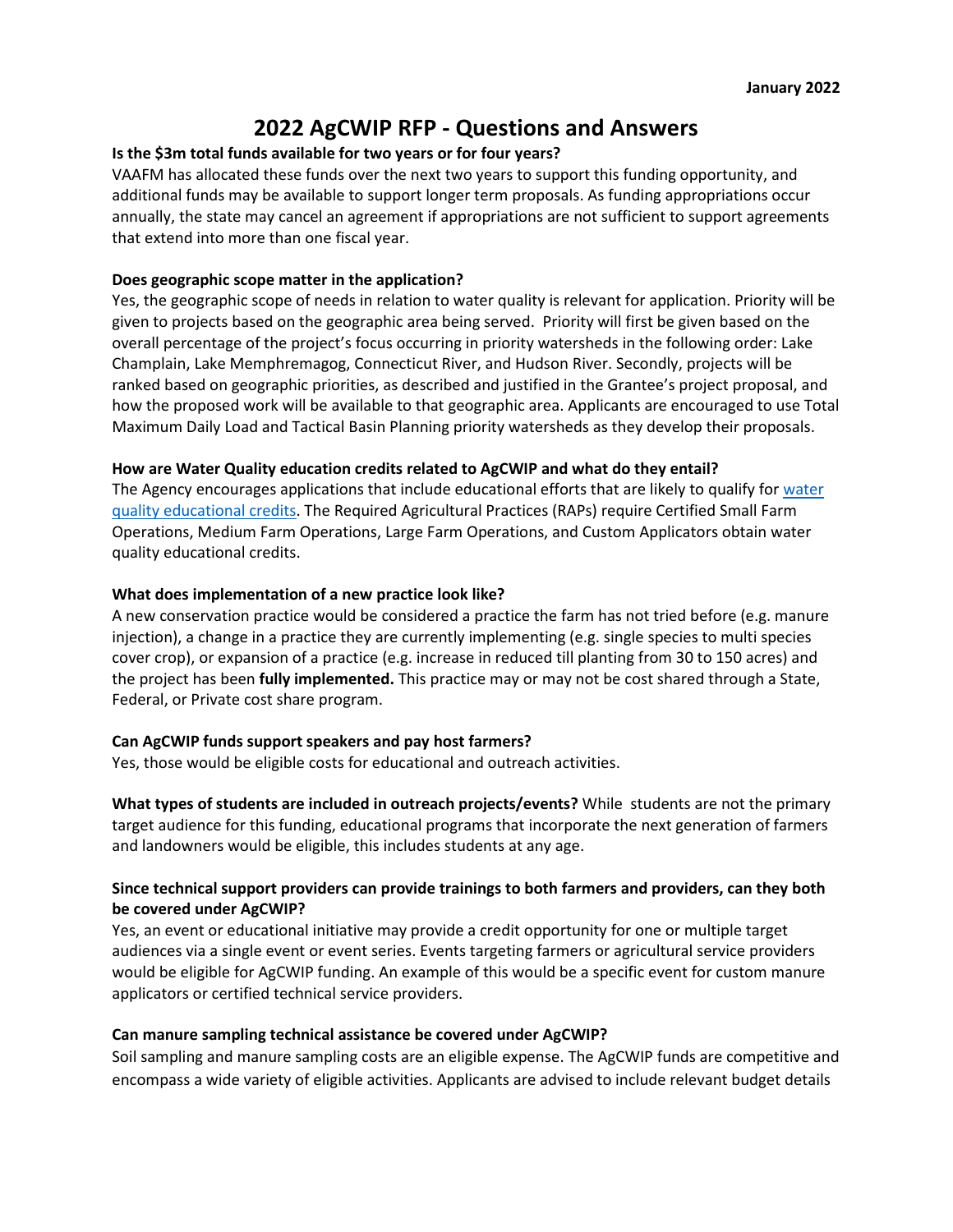and justifications in your proposal, to provide details on the top priorities for your organization, how those connect to the States priorities, and how it will impact water quality.

# **Is goCrop subsidization an eligible expense under AgCWIP?**

Yes, nutrient management software fees are an eligible expense. The AgCWIP funds are competitive and encompass a wide variety of eligible activities. Applicants are advised to include relevant budget details and justifications in your proposal, to provide details on the top priorities for your organization, how those connect to the States priorities, and how it will impact water quality.

# **How should we consider cost of staffing? Should all personnel costs be under organizational capacity?**

In general, we recommend for the budget that staff time be accounted for per the activity area the staff will be working in. The narrative portions of the proposal can break down existing staff/positions either in the organizational capacity development section and/or in the activity area. If there is a new position being requested, we strongly encourage that be described in the organizational capacity development category. Regardless of where you describe the staff and activities that you are proposing through AgCWIP, we are asking for an organizational chart of staff roles within the AgCWIP program (this is described in the organizational capacity development sections of the RFP). The important piece to present clearly for any staff that will be supported through AgCWIP is who is doing what activities and how much of that activity.

An example of this recommended format would be: If your proposal included funds for a new 20 hr/week (0.5 FTE) that would be spending 50% of their time on organizing educational events and 50% of their time providing on-site technical assistance to farms, you would describe the new position in the Organizational Capacity Development category, reference the position and detail its scope of work in the education and outreach and technical assistance categories, and include the budget for the positions scope of work in the associated activity area budgets. Please note that activities such as attending staff trainings about agricultural water quality work are considered to be organizational capacity activities.

## **Would hiring an administrative assistant be covered within Organizational Capacity?**

Yes, this could be an eligible activity so long as the scope of work is directly related to the goals of the AgCWIP program

# **Where are the quality questions [performance measures] from previous reporting/tracking templates?**

These were removed since they were difficult for grantees to universally report on. This grant opportunity will focus on quantitative measures for larger scale reporting and ease for both AAFM and grantees. The list of performance measurements in the RFP are the final, universal measures that will be required, as applicable, for all selected projects. Although it is difficult to track and report qualitative measures (i.e. behavior and social change), applicants are highly encouraged to develop additional results based accounting measures to evaluate and improve water quality program efforts.

## **Will we need to report on quantity/quality for every activity per the evaluation and reporting**

# **application template?** *[question referencing a quantity/quality quadrant used as an example under the "Additional Activities" section of the Application Template]*

The quantity/quality quadrant in the Application Template is not required for every activity. This is only for activities that don't already have outlined performance measures described in the RFP.